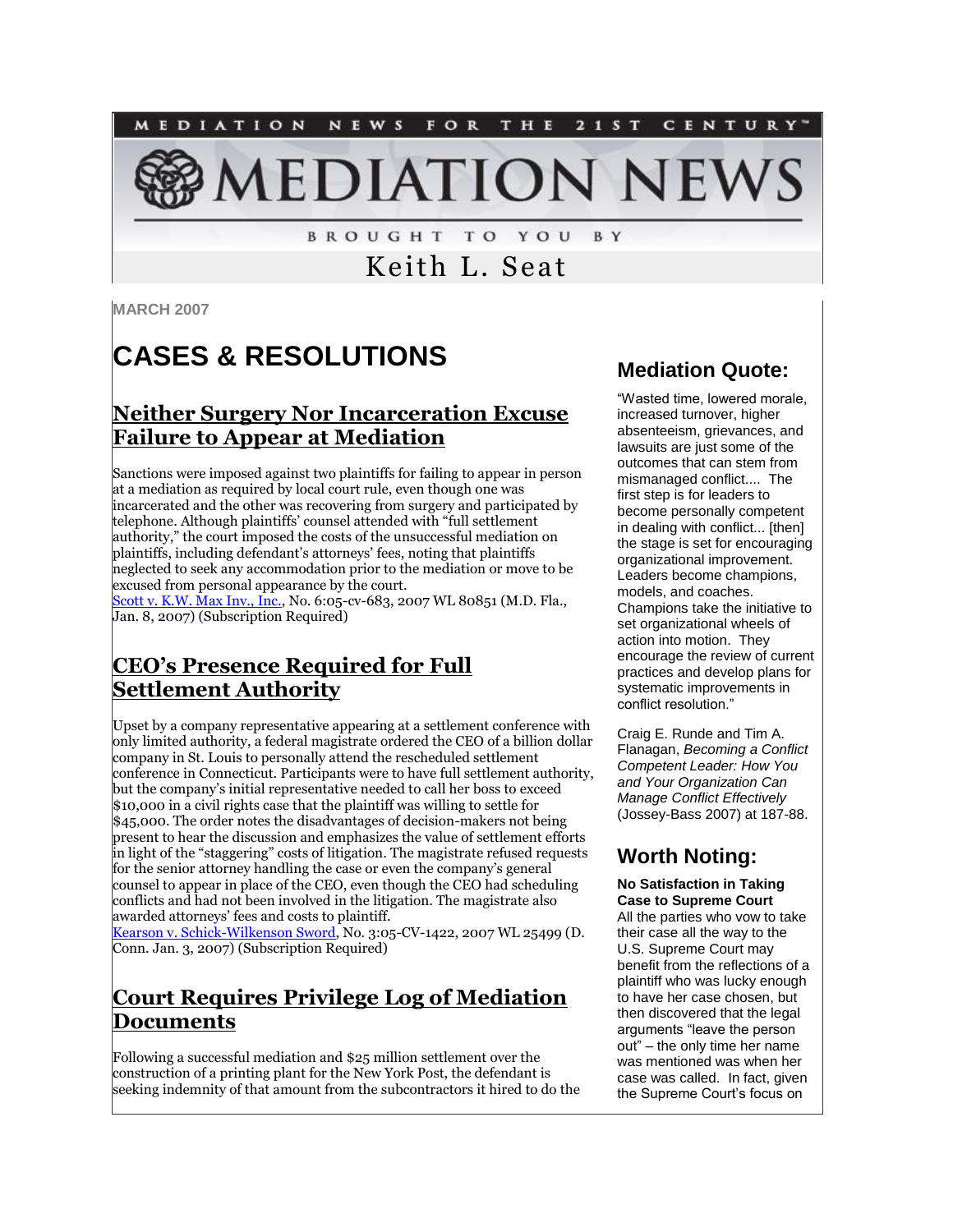work. The subcontractors are trying to obtain detailed information about apportionment of liability and whether the mediated settlement was reasonable, which the defendant is withholding as privileged. While stressing the importance of maintaining mediation confidentiality, a New York court has ordered the creation of a privilege log listing the documents and drafts prepared for mediation, but has not yet required the log to be turned over, even for review by the court. The court did question why the defendant mediated and settled the underlying claims without involving the companies it asserts are responsible, and noted that the defendant would somehow have to prove the reasonableness of the settlement to obtain indemnification. [NYP Holdings, Inc. v. McClier Corp.,](http://web2.westlaw.com/signon/default.wl?bhcp=1&FN=%5Ftop&MT=LawSchoolPractitioner&newdoor=true&path=%2Fwelcome%2FLawSchoolPractitioner%2Fdefault%2Ewl&rs=LAWS2%2E0&strRecreate=no&sv=Split&vr=2%2E0) No. 601404/04, 2007 WL 519272 (NY Sup. January 10, 2007) (Subscription Required)

### **Georgia County and Cities Mediate Over Legislation**

Unable to agree on proposed legislation for non-duplication of public services among five cities and a county in Georgia, the government bodies are mediating with a court-appointed mediator. Quorums of elected officials for each government entity are required to attend the initial presentation and remain available on short notice to ratify any agreement reached. Two days of mediation have been scheduled, but if no agreement is reached the mediator is to report back to the court.

[The Valdosta Daily Times](http://www.valdostadailytimes.com/local/local_story_035000155.html) (February 4, 2007)

#### **North Dakota Law Requires Cities to Mediate Zoning Dispute**

The neighboring cities of Fargo and Horace are considering extensions of their zoning jurisdictions which could overlap, and are trading accusations about how the conflict arose. If they cannot resolve the issue, North Dakota law requires the cities to first take their dispute to mediation before going on, if necessary, to an administrative law judge. [The Forum](http://tinyurl.com/2spkev) (February 28, 2007)

#### **Canadian Lender Secures Claims in Mediation with Bankrupt U.S. Energy Company**

A complex two-day mediation resulted in agreement on all issues between a Canadian lender and U.S. Energy Biogas Corp., which is in Chapter 11 reorganization proceedings, subject to formal approval by the companies' boards and the U.S. bankruptcy court. The mediated agreement includes an allowed secured claim of \$99 million for lender with a payback schedule and mutual releases covering individuals affiliated with lender who used to work for debtor.

[CCN Matthews](http://www.ccnmatthews.com/news/releases/show.jsp?action=showRelease&searchText=false&showText=all&actionFor=630694) (January 15, 2007)

# **University Turned to Mediation to Heal Racial Divisions**

The University of Virginia relied on a month of intensive weekly mediation sessions following a racially-motivated assault on a female candidate for

legal precedential issues, one Justice has plainly stated that "I don't care much about your particular case." Worse, the Court's decision can be inconclusive and lead to additional years of litigation. [Washington Post](http://www.washingtonpost.com/wp-dyn/content/article/2007/02/19/AR2007021900762.html) (February 20, 2007) (Registration Required)

#### **Other Cases & Resolutions:**

**Developer and County Pledge Best Efforts to Meet Mediation Deadline in Real Estate "Taking" Case,** [Pierce](http://tinyurl.com/2yaoyz)  [County Herald](http://tinyurl.com/2yaoyz) (February 15, 2007)

**Federal Due Process and Rezoning Claims by Car Dealership Against Town to be Mediated,** [ThePilot.com](http://www.thepilot.com/stories/20070126/news/local/20070126mediation.html) (January 26, 2007)

**Sexual Harassment Case Against Florida Department of Corrections Goes to Mediation,** [First Coast News](http://www.firstcoastnews.com/news/florida/news-article.aspx?storyid=76061) (February 16, 2007)

**NY Transmission Company Mediating with Environmental Groups Opposed to New Power Lines,** [News 10 Now](http://news10now.com/content/top_stories/default.asp?ArID=93035) (January 24, 2007)

**Madonna's Film Production Company to Mediate Fraud Dispute with Competitor,** [International Herald Tribune](http://www.iht.com/articles/ap/2007/02/26/arts/NA-A-E-MOV-US-Maverick-Prison-Film.php) (February 26, 2007)

**Defamation Claim by Former Athletic Director Against University President Still in Mediation at Urging of Court,** [The Murray State News](http://tinyurl.com/yqc449) (January 19, 2007)

**Sixty-Hour Mediation Leads to Agreement Between Nurses' Union and Two Nevada Hospitals; New Committee Will Meet Monthly on Sticking Point,** [The](http://www.zwire.com/site/printerFriendly.cfm?brd=2212&dept_id=465812&newsid=17828438)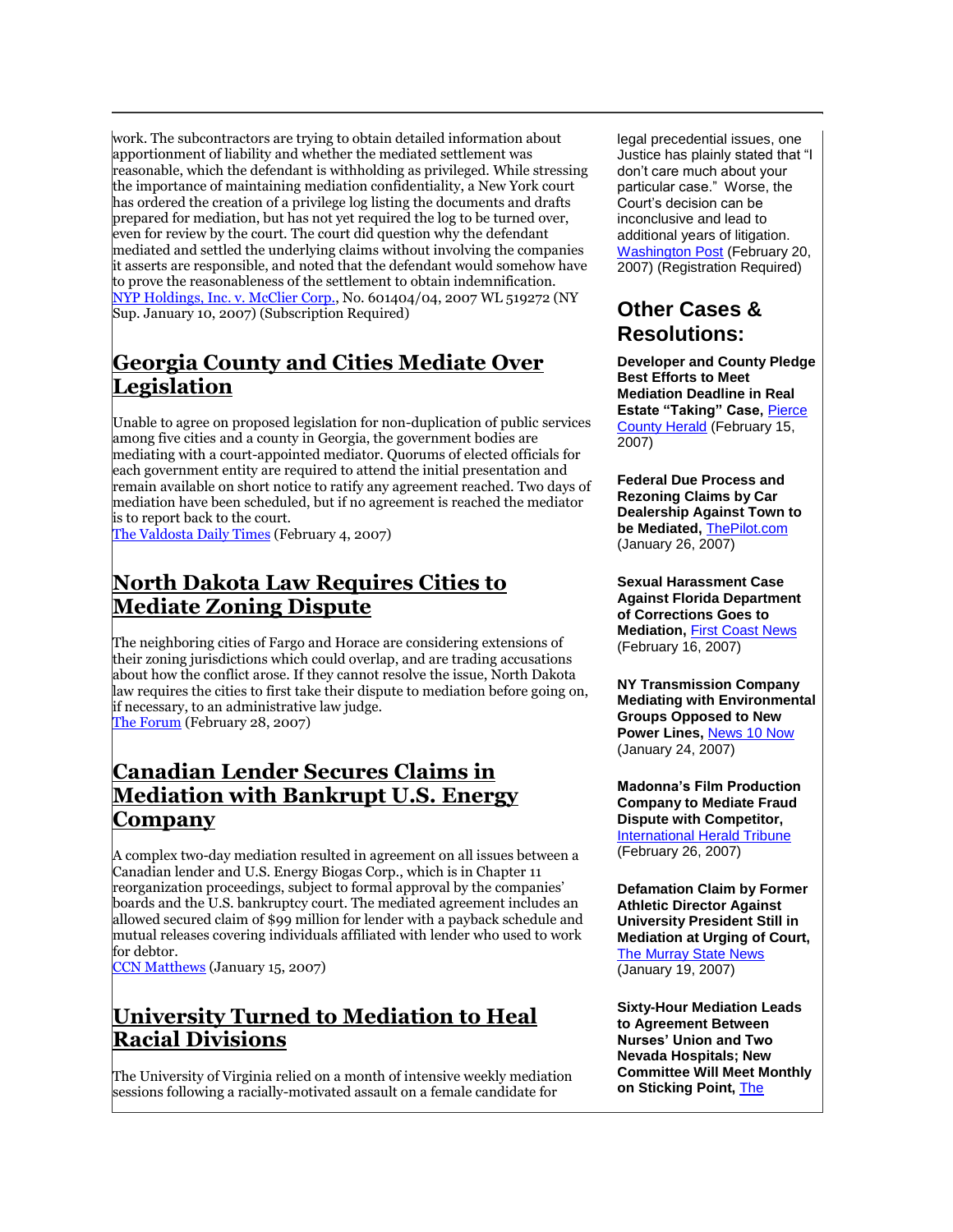Student Council president that provoked widespread unrest at the school. The assault, which occurred four years ago, remains under investigation by the FBI. The mediation sessions were designed to address and heal racial divisions and were attended by both students and administrators. A psychiatrist and a professor of psychiatry led the process as co-mediators and worked to improve the Student Council electoral system and address other underlying issues of concern to the students, such as housing preferences which impact desegregation and inclusion on campus. While significant tensions were brought to the table, students who participated found the mediations memorable and helpful in resolving divisions. [Cavalier Daily University Wire](http://web2.westlaw.com/signon/default.wl?cite=2%2F27%2F07+University+Wire+01%3A58%3A01&findjuris=00001&FN=%5Ftop&mt=NewsAndBusiness&newdoor=true&path=%2Ffind%2Fdefault%2Ewl&rs=WLW7%2E02&strRecreate=no&sv=Split&vr=2%2E0) (February 27, 2007) (Subscription Required)

### **Justice O'Connor to Mediate Land-Rights Dispute**

Continuing the trend of former judges serving as mediators, retired U.S. Supreme Court Justice Sandra Day O'Connor will mediate a decade-old dispute between the U.S. government and over 1,000 heirs of former landowners of 36,000 acres in western Kentucky. Although \$3 million was paid when the land was taken for Camp Breckinridge in 1942, many owners expected to be able eventually to return to the land. The U.S. Court of Federal Claims preliminarily awarded \$30 million in 2004, which approximated the profits the government received for oil, gas and coal discovered in the 1960s. The parties have consented to Justice O'Connor mediating the case, but the government has asked for ground rules and plans to appeal if a settlement is not reached.

[Lexington Herald -](http://tinyurl.com/3bxv47) Leader (February 16, 2007)

#### **Mediation Allows Ball Clubs to Share Stadium**

The needs of a new semi-pro baseball team overwhelmed the capacity of the city stadium, leading to mediation among the four teams and groups using the stadium. While no one was thrilled about the outcome, all felt the resolution was the best possible under the circumstances, resulting in the city calling the mediation a success.

[SanLuisObispo.com](http://tinyurl.com/3cq9t9) (February 28, 2007)

#### **UK Reversal: Expert Statement Used in Mediation Not Privileged**

A joint statement used in mediation by the parties' experts in a construction dispute was held not to be privileged by the UK's Court of Appeal, reversing the Technology and Construction Court (TCC) in Aird v. Prime Meridian Ltd. Rather than considering the intent of the trial court, the appellate court focused on the fact that the court mandated the joint expert statement using a litigation form and that the experts had agreed to remove the "without prejudice" designation. The Court of Appeal explained that a joint expert statement could only be ordered for litigation under the court's rules and so would not be privileged even though it was used in mediation. [Aird v. Prime Meridian Ltd,](http://www.bailii.org/ew/cases/EWCA/Civ/2006/1866.html) [2006] EWCA Civ 1866 (Ct. of App. Dec. 21, 2006)

# **Museum to Mediate Return of Aboriginal**

Associated Press (February 8, 2007)

**Religious Leaders Use Mediation to Address Crisis in Liberian Legislature,** [AllAfrica Global Media](http://tinyurl.com/ytf86t) (February 7, 2007) (Subscription Required)

#### **Other News & Initiatives:**

**California's Proposed Water Quality Control Act Includes Mediation Provisions,** [California H.B. 1018](http://tinyurl.com/29nudb) (February

22, 2007) (Subscription Required)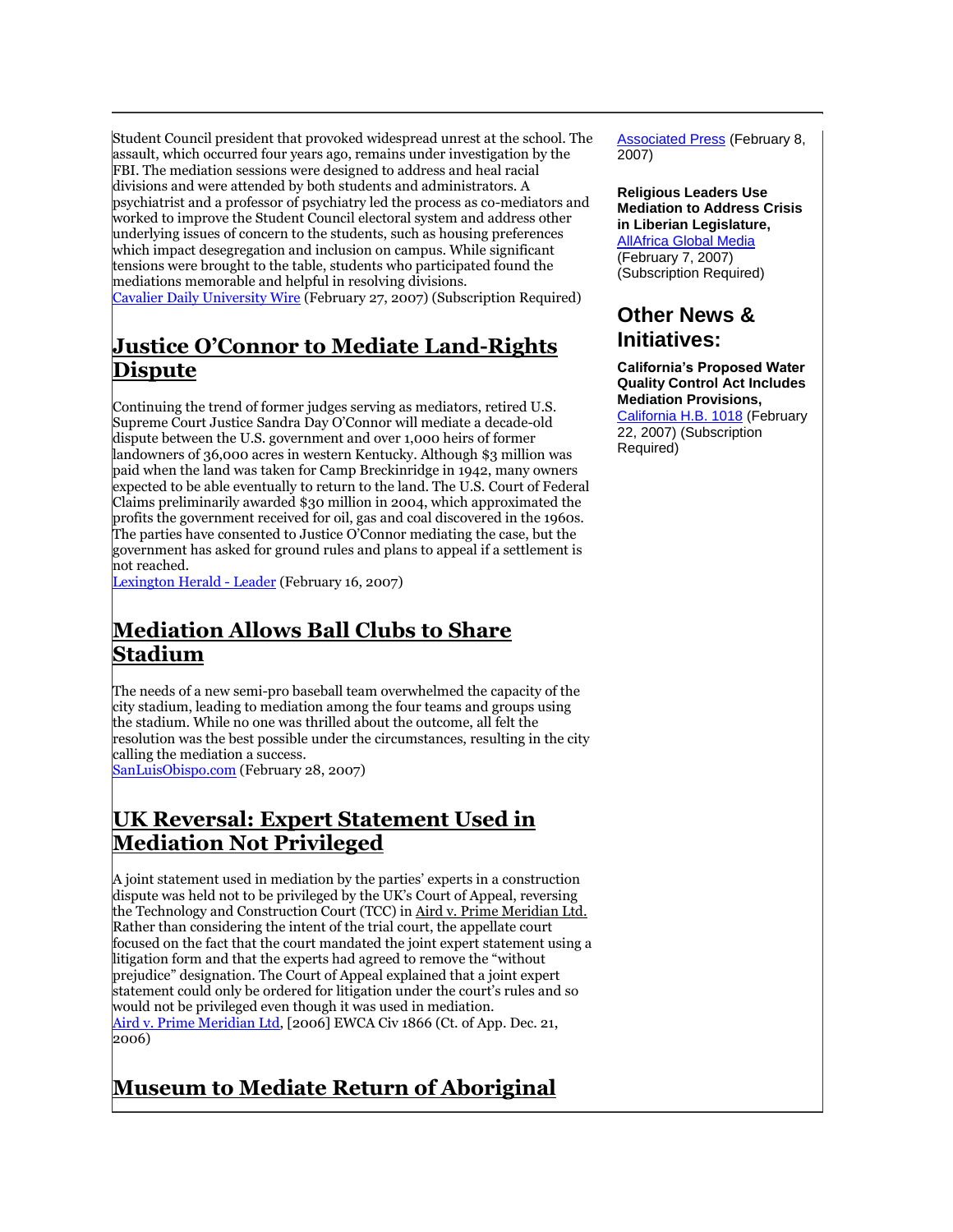# **Remains**

With a court battle looming in London, the British Natural History Museum has agreed to mediate whether it may take samples before returning nineteenth century remains of Tasmanian aborigines to Australia. Aboriginal leaders view such testing as a desecration of the remains. [ABC News Online](http://www.abc.net.au/news/newsitems/200703/s1859942.htm) (March 1, 2007)

# **NEWS & INITIATIVES:**

#### **ABA Mediation Quality Task Force Focusing on Users**

The Task Force on Improving Mediation Quality of the American Bar Association (ABA) Dispute Resolution Section, which was established in August 2005, has met with focus groups of high-end commercial mediation users in ten major cities in the U.S. and Canada. The participating users of mediation – ninety percent of whom were attorneys – discussed what they look for in mediators and mediation. Users want improved information for making more informed choices among mediators. Many users want mediators to do more than shuttle between parties to get to a dollar figure; they want their clients' emotional needs addressed by creative and intuitive mediators, along with reaching settlement. While users split on whether it is helpful for mediators to express opinions or render evaluations, many want vigorous reality testing and suggestions of ideas for resolution. Many also want mediators to thoroughly prepare by talking with counsel in advance of the mediation a! bout substantive issues relating to key interests, the parties' backgrounds, the "real issues," and what may stand in the way of settlement, as well as the procedural matters of who will attend, memos, timing and process. The Task Force plans to use the guidance from the focus groups, along with information from mediators and mediation organizations, to provide practice guides in order to improve mediation quality, build users' confidence, and increase use of mediation in commercial disputes. *Just Resolutions* E-newsletter (ABA Section of Dispute Resolution, February 2007)

#### **Advocacy Ethics Bar Same for Mediation and Negotiation**

An American Bar Association (ABA) ethics opinion last spring concluded that a lawyer's obligation to be truthful when representing a client is the same in a private mediation caucus as in direct negotiations. In short, whether in mediation or other negotiations, an advocate may engage in negotiation "puffing," but may not make false statements of material fact to their opponent or to the mediator. While some urged that advocates' statements to a mediator privately should be held to a higher standard, the ABA concluded that statements in caucus need not be more truthful than negotiations generally, unless necessary to achieve the client's goals. [Chicago Lawyer](http://web2.westlaw.com/signon/default.wl?cite=2%2F27%2F07+University+Wire+01%3A58%3A01&findjuris=00001&FN=%5Ftop&mt=NewsAndBusiness&newdoor=true&path=%2Ffind%2Fdefault%2Ewl&rs=WLW7%2E02&strRecreate=no&sv=Split&vr=2%2E0) (January 2007) (Subscription Required); ABA Formal Ethics [Opinion 06-439](http://www.abanet.org/abanet/common/login/securedarea.cfm?areaType=member&role=abanetmo&url=/cpr/mo/06_439.pdf) (Membership or Fee Required)

# **Katrina Insurance Mediations Largely**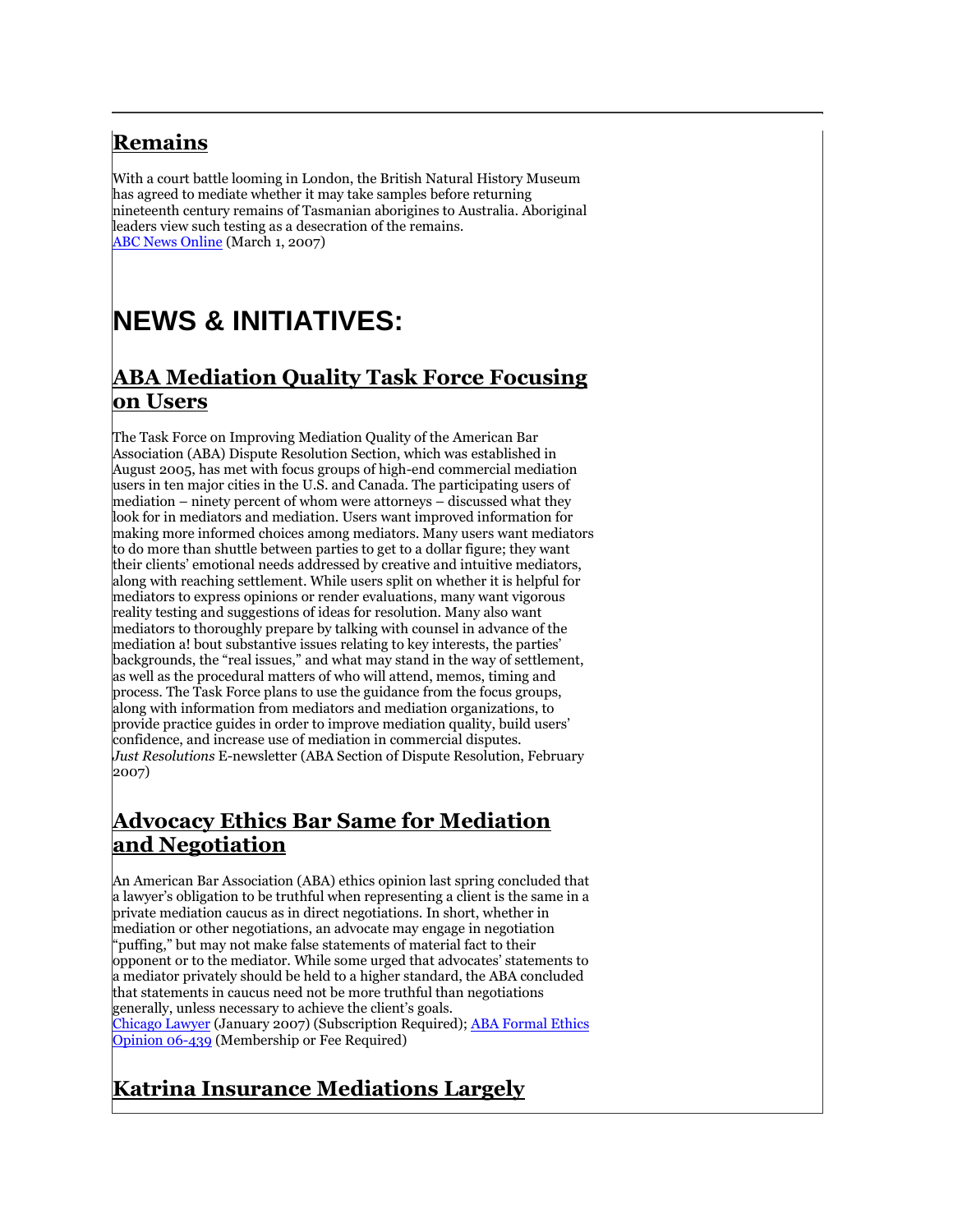# **Successful**

On the first anniversary of the Mississippi mediation program for homeowner insurance claims resulting from Hurricane Katrina, the Department of Insurance shows an 83% success rate with more than 3,000 mediations conducted. Even when the parties chose to litigate, but were directed to a federal mediation program, 53% of more than a hundred lawsuits were resolved. The Mississippi Insurance Commissioner states the mediation program is one example of success in the disaster recovery process, with informal feedback indicating that mediating parties are satisfied. While the program has been limited to homeowners insurance, Mississippi is exploring whether the mediation program can be expanded to other types of insurance. [U.S. State News](http://web2.westlaw.com/signon/default.wl?cite=2007+WLNR+2969535&findjuris=00001&FN=%5Ftop&mt=NewsAndBusiness&newdoor=true&path=%2Ffind%2Fdefault%2Ewl&rs=WLW7%2E02&strRecreate=no&sv=Split&vr=2%2E0) (February 13, 2007) (Subscription Required)

#### **Texas Proposes Mandatory Mediation in Health Plan Disputes with Doctors**

Recently introduced legislation in Texas would permit HMOs and Preferred Provider plans to seek mandatory mediation with physician groups in contract disputes, and avoid administrative penalties for not having contacts in place by mediating in good faith. The draft mediation provisions are quite regulatory, preventing mediation until sixty days after giving notice and requiring a "consensus panel" of three mediators (one appointed by each party and a third mediator to chair the panel selected by the party mediators, or the state's health commissioner if necessary), along with other requirements. The costs would be paid by the health plan initiating the mediation. The mediators would be required to report "bad faith" mediation to state authorities leading to significant administrative penalties. Bad faith is specified as failure to send a person with "full authority" who could reach agreement at the mediation, failure to provide information needed by th! e mediation panel, or insisting on a contract of adhesion. [Texas H.B. 664](http://www.capitol.state.tx.us/tlodocs/80R/billtext/doc/HB00664I.doc) (2007 Session)

#### **Maryland Encourages Agricultural Mediation**

With a roster of twenty-four mediators, the Maryland Department of Agriculture is encouraging farmers to mediate disputes with neighbors, family, government agencies and lenders using the re-named Maryland Agricultural Conflict Resolution Service (Maryland ACRS). Mediation services are available at modest or no cost, depending on income levels, with a free initial consultation and shared costs thereafter. The USDA-certified program encourages agricultural workers to mediate disputes before they land in court.

[Southern Maryland Online](http://somd.com/news/headlines/2007/5157.shtml) (January 11, 2007)

# **Probate Mediation Increasing**

Disputes over estates and trusts are increasingly being mediated, based on state, county and court requirements, and the preferences of parties and individuals involved, as awareness grows of the value of mediation in resolving the emotionally difficult situations which often arise between related parties. Washington state, for example, statutorily requires all estate and trust cases to be mediated prior to litigation, while New Jersey and Hawaii allow the court to send any probate case to mandatory mediation. Los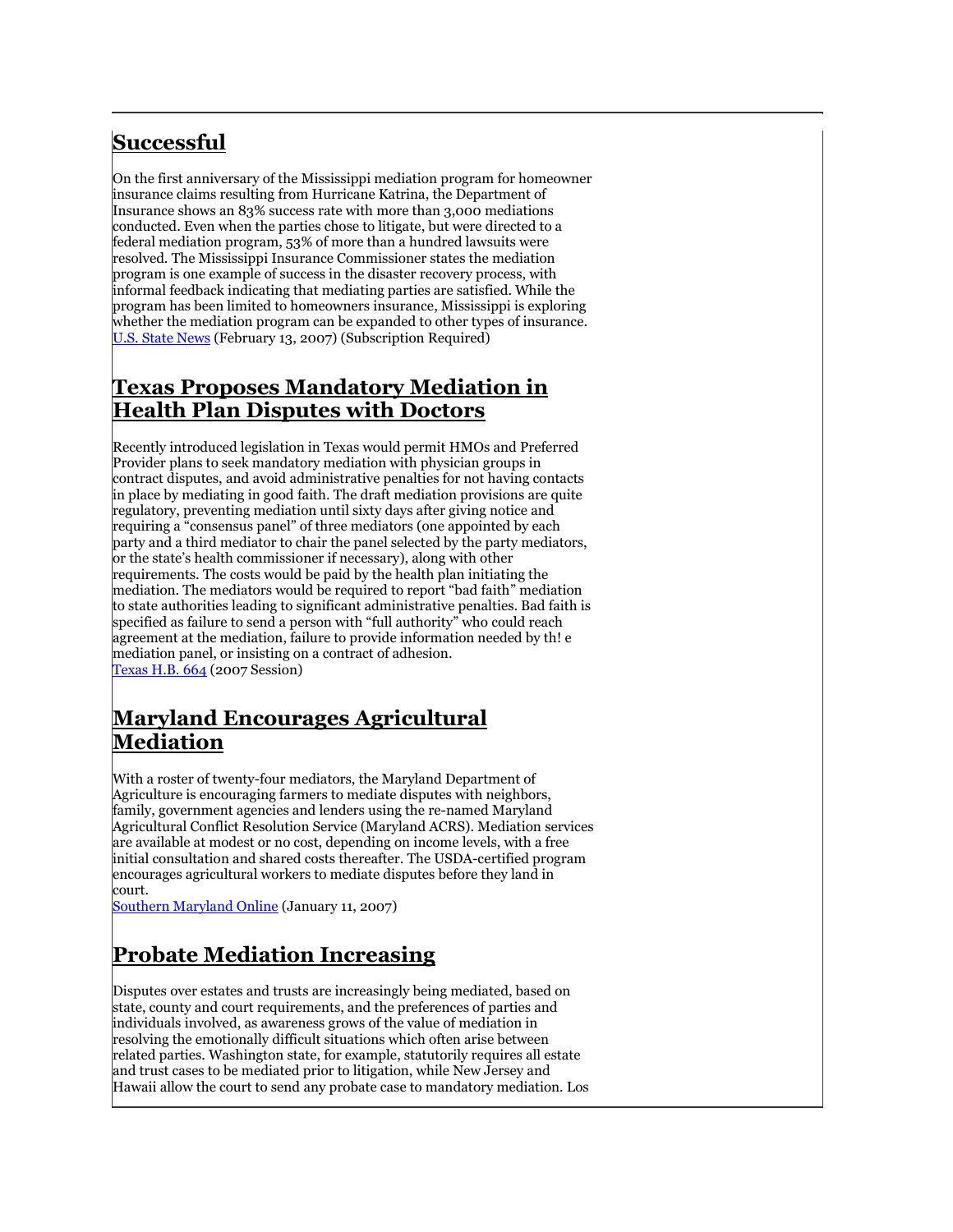Angeles County requires mandatory mediation of all contested estates and trusts, while San Francisco County relies on voluntary mediation. One open issue in many places is whether a will or trust may itself require that any dispute be mediated or arbitrated, since the beneficiaries did not negotiate or agree to those terms.

[New Jersey Law Journal](http://web2.westlaw.com/signon/default.wl?cite=2%2F2%2F2007+N%2EJ%2EL%2EJ%2E+&findjuris=00001&FN=%5Ftop&mt=NewsAndBusiness&newdoor=true&path=%2Ffind%2Fdefault%2Ewl&rs=WLW7%2E01&strRecreate=no&sv=Split&vr=2%2E0) (February 2, 2007) (Subscription Required)

#### **Hungary Expands Mediation to Criminal Cases**

Mediation was introduced in Hungary in 2002 for civil cases and has been expanded to criminal cases beginning in 2007. Hungary's criminal mediation program applies to crimes punishable by less than three years imprisonment, such as many property crimes and personal offenses, even including manslaughter. The mediation program is intended to reduce the impact of crime on both victims and offenders, and permit the victim an opportunity to confront the perpetrator and possibly reach closure. If the offender agrees to reparations or compensation for injuries and/or expresses regret which satisfies the victim, criminal charges will not be pursued.

Hungarian News Agency (January 3, 2007) [The Hungarian Portal](http://tinyurl.com/2q6r2p) (January 17, 2007)

#### **UK Maritime Law Conference Discusses Benefits of Mediation**

A maritime law conference in England reviewed various means of resolving disputes, with a Court of Appeal judge noting that the objective of every process is to identify the real issues and settle the case. The Civil Procedure Rules now provide great impetus for mediation, and commercial courts encourage – but do not require – mediation by delaying the litigation to give time for the process, which could reduce problems from settlements on the courthouse steps. But despite mediation's benefits and successes it has not yet become as popular as expected. Explanations ranged from reluctance of lawyers to lose substantial legal fees when cases settle to lack of regulation of the mediation profession, which is now being addressed by the Civil Mediation Council. While mediation can proceed quickly to resolve disputes, it was noted that arbitrations – which remain common in the maritime industry – usually take three or four months for small claims, with an ex! treme arbitration case lasting eleven years.

[Lloyd's List International](http://web2.westlaw.com/signon/default.wl?cite=2007+WLNR+2851493&findjuris=00001&FN=%5Ftop&mt=NewsAndBusiness&newdoor=true&path=%2Ffind%2Fdefault%2Ewl&rs=WLW7%2E02&strRecreate=no&sv=Split&vr=2%2E0) (February 14, 2007) (Subscription Required)

#### **Hong Kong Court May Sanction Unreasonable Refusal to Mediate**

A pilot mediation program began in September 2006 in Hong Kong's Construction and Arbitration List High Court and is to continue through August 2008. Although participating in the mediation program is voluntary, if one party requests mediation the other party may face costs imposed by the court for unreasonably refusing to participate or not participating sufficiently. The court has complete discretion over whether to impose costs, but there is little basis on which to determine when the court may do so. Other courts, such as those in the United Kingdom, determine sanctions for failure to mediate based on whether a case is suitable for mediation, the merits of the case, whether other settlement attempts have been made, and whether the costs of or delay caused by mediation would be detrimental to the party.